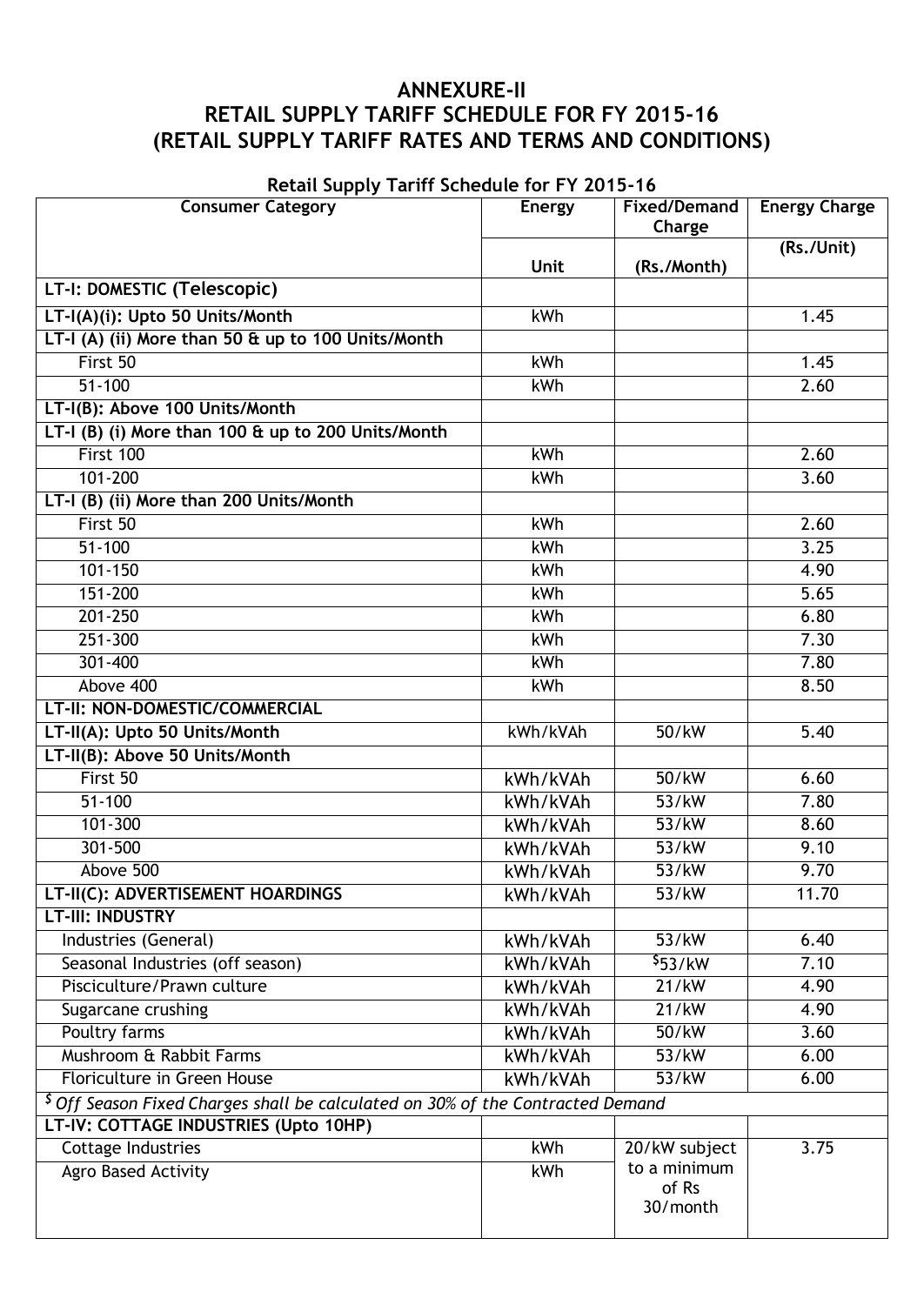| <b>Consumer Category</b>                        | Energy      | <b>Fixed/Demand</b><br>Charge                      | <b>Energy Charge</b> |
|-------------------------------------------------|-------------|----------------------------------------------------|----------------------|
|                                                 | <b>Unit</b> | (Rs./Month)                                        | (Rs./Unit)           |
| <b>LT-V: AGRICULTURE</b>                        |             |                                                    |                      |
| LT-V(A): AGRICULTURE WITH DSM MEASURES          |             |                                                    |                      |
| Corporate Farmers & IT Assesses                 | kWh         |                                                    | 2.50                 |
| Wet Land Farmers (Holdings > 2.5 acre)          | kWh         | $525/HP$ *                                         | 0.50                 |
| Dry Land Farmers (Connections > 3 nos.)         | kWh         | $525/HP$ *                                         | 0.50                 |
| Wet Land Farmers (Holdings <= 2.5 acre)         | kWh         |                                                    | 0.00                 |
| Dry Land Farmers (Connections <= 3 nos.)        | kWh         |                                                    | 0.00                 |
| LT-V(B): AGRICULTURE WITHOUT DSM MEASURES       |             |                                                    |                      |
| Corporate Farmers & IT Assesses                 | kWh         |                                                    | 3.50                 |
| Wet Land Farmers (Holdings > 2.5 acre)          | kWh         | 1050/HP*                                           | 1.00                 |
| Dry Land Farmers (Connections > 3 nos.)         | kWh         | 1050/HP*                                           | 1.00                 |
| Wet Land Farmers (Holdings <= 2.5 acre)         | <b>kWh</b>  | $525/HP$ *                                         | 0.50                 |
| Dry Land Farmers (Connections <= 3 nos.)        | kWh         | $525/HP$ *                                         | 0.50                 |
| * Equivalent flat rate tariff per Year          |             |                                                    |                      |
| LT-V(C): OTHERS                                 |             |                                                    |                      |
| Salt farming units with CL upto 15 HP           | <b>kWh</b>  | 20/HP                                              | 3.70                 |
| Rural Horticulture Nurseries with CL upto 15 HP | <b>kWh</b>  | 20/HP                                              | 3.70                 |
| LT-VI: STREET LIGHTING AND PWS                  |             |                                                    |                      |
| LT-VI(A): STREET LIGHTING                       |             |                                                    |                      |
| Panchayats                                      | <b>kWh</b>  | 32/kW                                              | 5.70                 |
| Municipalities                                  | kWh         | 32/kW                                              | 6.20                 |
| <b>Municipal Corporations</b>                   | kWh         | 32/kW                                              | 6.70                 |
| <b>LT-VI(B): PWS SCHEMES</b>                    |             |                                                    |                      |
| Panchayats                                      | kWh/kVAh    | 32/HP subject<br>to a minimum<br>of Rs<br>50/month | 4.60                 |
| Municipalities                                  | kWh/kVAh    | 32/HP subject                                      | 5.70                 |
| <b>Municipal Corporations</b>                   | kWh/kVAh    | to a minimum<br>of Rs<br>100/month                 | 6.20                 |
| <b>LT-VII: GENERAL</b>                          |             |                                                    |                      |
| LT-VII(A): GENERAL PURPOSE                      | kWh/kVAh    | 21/kW                                              | 6.90                 |
| <b>LT-VII(B): RELIGIOUS PLACES</b>              | kWh         | 21/kW                                              | 5.00                 |
| <b>LT-VIII: TEMPORARY SUPPLY</b>                | kWh/kVAh    | 21/kW                                              | 10.00                |
| <b>HT-I: INDUSTRY</b>                           |             |                                                    |                      |
| HT-I(A): GENERAL                                |             |                                                    |                      |
| 11 kV                                           | kVAh        | 370/kVA                                            | 6.00                 |
| 33 kV                                           | kVAh        | 370/kVA                                            | 5.60                 |
| 132 kV & Above                                  | kVAh        | 370/kVA                                            | 5.10                 |
| <b>LIGHTS AND FANS</b>                          |             |                                                    |                      |
| $11$ kV                                         | kVAh        |                                                    | 6.00                 |
| 33 kV                                           | kVAh        |                                                    | 5.60                 |
| 132 kV & Above<br><b>POULTRY FARMS</b>          | kVAh        |                                                    | $\overline{5.10}$    |
| 11 kV                                           | kVAh        | 370/ kVA                                           | 4.00                 |
| 33 kV                                           |             | 370/ kVA                                           | 3.60                 |
|                                                 | kVAh        |                                                    |                      |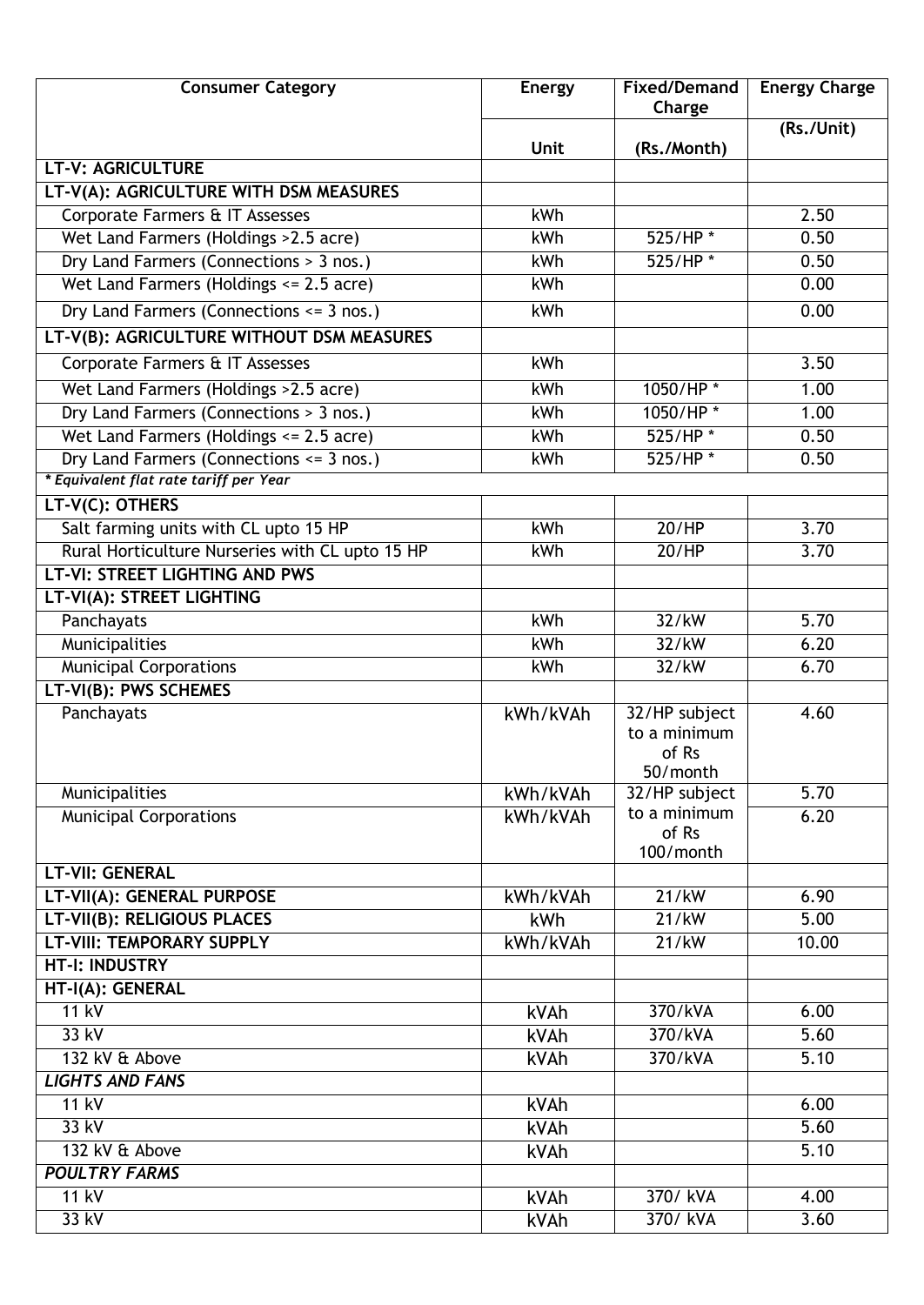| <b>Consumer Category</b>                                      | Energy      | <b>Fixed/Demand</b><br>Charge             | <b>Energy Charge</b> |
|---------------------------------------------------------------|-------------|-------------------------------------------|----------------------|
|                                                               | <b>Unit</b> | (Rs./Month)                               | (Rs./Unit)           |
| <b>INDUSTRIAL COLONIES</b>                                    |             |                                           |                      |
| $11$ kV                                                       | kVAh        |                                           | 6.00                 |
| 33 kV                                                         | kVAh        |                                           | 6.00                 |
| 132 kV & Above                                                | kVAh        |                                           | 6.00                 |
| <b>SEASONAL INDUSTRIES</b>                                    |             |                                           |                      |
| $11$ kV                                                       | kVAh        | 370/kVA                                   | 7.30                 |
| 33 kV                                                         | kVAh        | 370/kVA                                   | 6.60                 |
| 132 kV & Above                                                | kVAh        | 370/kVA                                   | 6.40                 |
| TIME OF DAY TARIFFS(6 PM to 10 PM)                            |             |                                           |                      |
| $11$ kV                                                       | kVAh        |                                           | 7.00                 |
| $33$ kV                                                       | kVAh        |                                           | 6.60                 |
| 132 kV & Above                                                | kVAh        |                                           | 6.10                 |
| HT-I(B): FERRO ALLOY UNITS                                    |             |                                           |                      |
| $11$ kV                                                       | kVAh        |                                           | 5.70                 |
| $33$ kV                                                       | kVAh        |                                           | 5.30                 |
| 132 kV & Above                                                | kVAh        |                                           | 4.80                 |
| <b>HT-II: OTHERS</b>                                          |             |                                           |                      |
| $11$ kV                                                       | kVAh        | 370/kVA                                   | 7.30                 |
| $33$ kV                                                       | kVAh        | 370/kVA                                   | 6.60                 |
| 132 kV & Above                                                | kVAh        | 370/kVA                                   | 6.40                 |
| TIME OF DAY TARIFFS(6 PM to 10 PM)                            |             |                                           |                      |
| 11 kV                                                         | kVAh        |                                           | 8.30                 |
| $33$ kV                                                       | kVAh        |                                           | 7.60                 |
| 132 kV & Above                                                | kVAh        |                                           | 7.40                 |
| HT-III: AIRPORTS, BUS STATIONS AND RAILWAY<br><b>STATIONS</b> |             |                                           |                      |
| 11 kV                                                         | kVAh        | 370/kVA                                   | 7.00                 |
| 33 kV                                                         | kVAh        | 370/kVA                                   | 6.40                 |
| 132 kV & Above                                                | kVAh        | 370/kVA                                   | 6.00                 |
| TIME OF DAY TARIFFS(6 PM to 10 PM)                            |             |                                           |                      |
| $11$ kV                                                       | kVAh        |                                           | 8.00                 |
| 33 kV                                                         | kVAh        |                                           | 7.40                 |
| 132 kV & Above                                                | kVAh        |                                           | 7.00                 |
| HT-IV: IRRIGATION, AGRICULTURE AND CPWS                       |             |                                           |                      |
| Government LIS & Agriculture                                  | kVAh        |                                           | 5.70                 |
| <b>CPWS</b>                                                   | kVAh        |                                           | 4.60                 |
| HT-V: RAILWAY TRACTION                                        | kVAh        |                                           | 6.80                 |
| HT-VI: TOWNSHIPS AND RESIDENTIAL COLONIES                     | kVAh        | 53/kVA                                    | 6.00                 |
| <b>HT-VII: GREEN POWER</b>                                    | kVAh        |                                           | 8.50                 |
| <b>HT-VIII: TEMPORARY</b>                                     |             | 1.5 times of corresponding HT<br>category |                      |
| <b>RURAL ELECTRIC CO-OPERATIVES</b>                           |             |                                           |                      |
| Sircilla                                                      | kWh         |                                           | 0.91                 |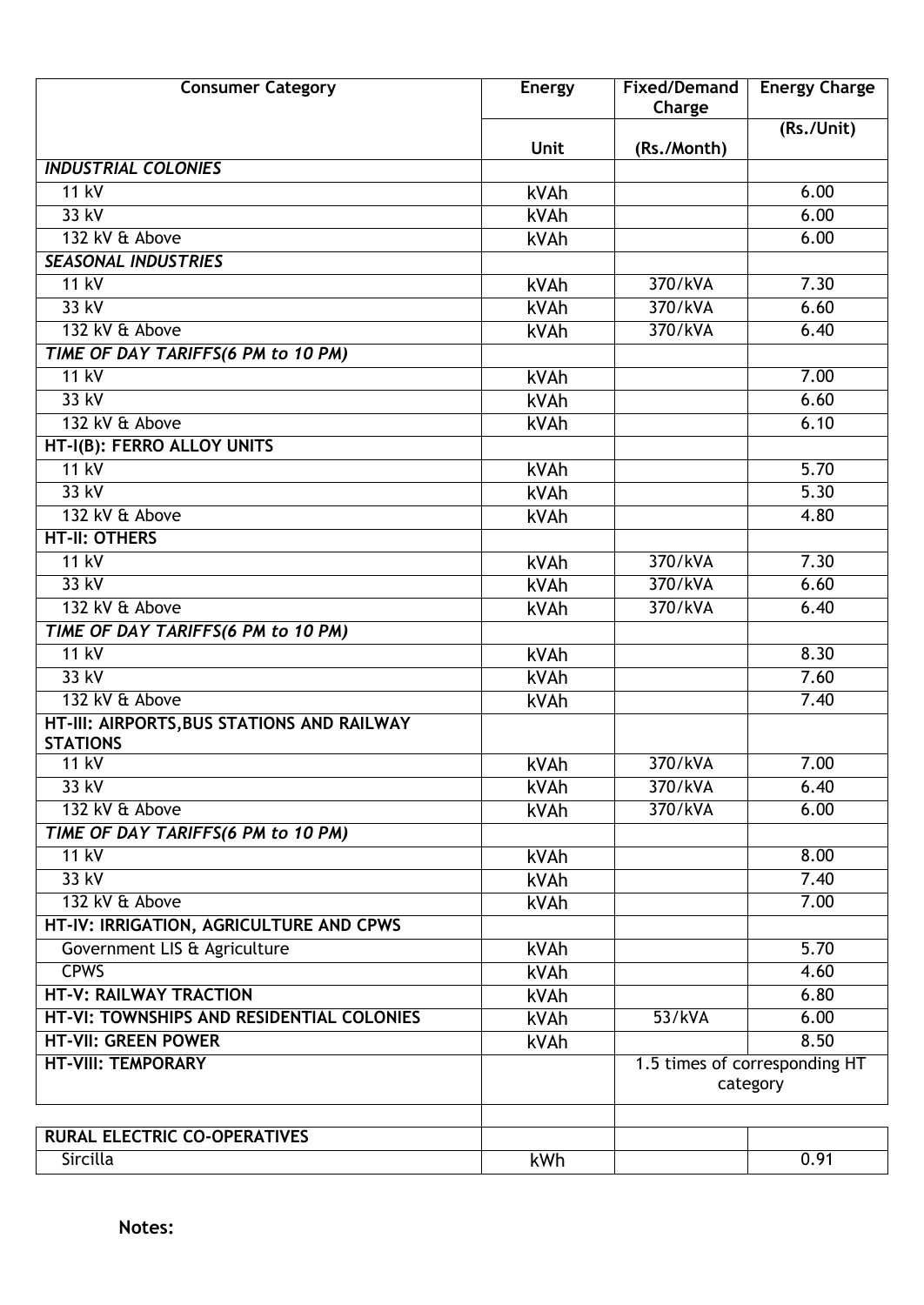- **a) For LT- Category (III), if metering on H.T side, 1% of total energy consumed shall be deducted from the recorded energy for the purpose of billing.**
- *b)* **For LT-Category IV (A) & (B), if the connected load exceeds 10 HP, the billing shall be done at the tariffs specified for LT-Category (III) –Industrial.**
- *c)* **For LT-Category V (C) if the connected load exceeds 15 HP, the billing shall be done at the tariffs specified for LT-Category (III) –Industrial.**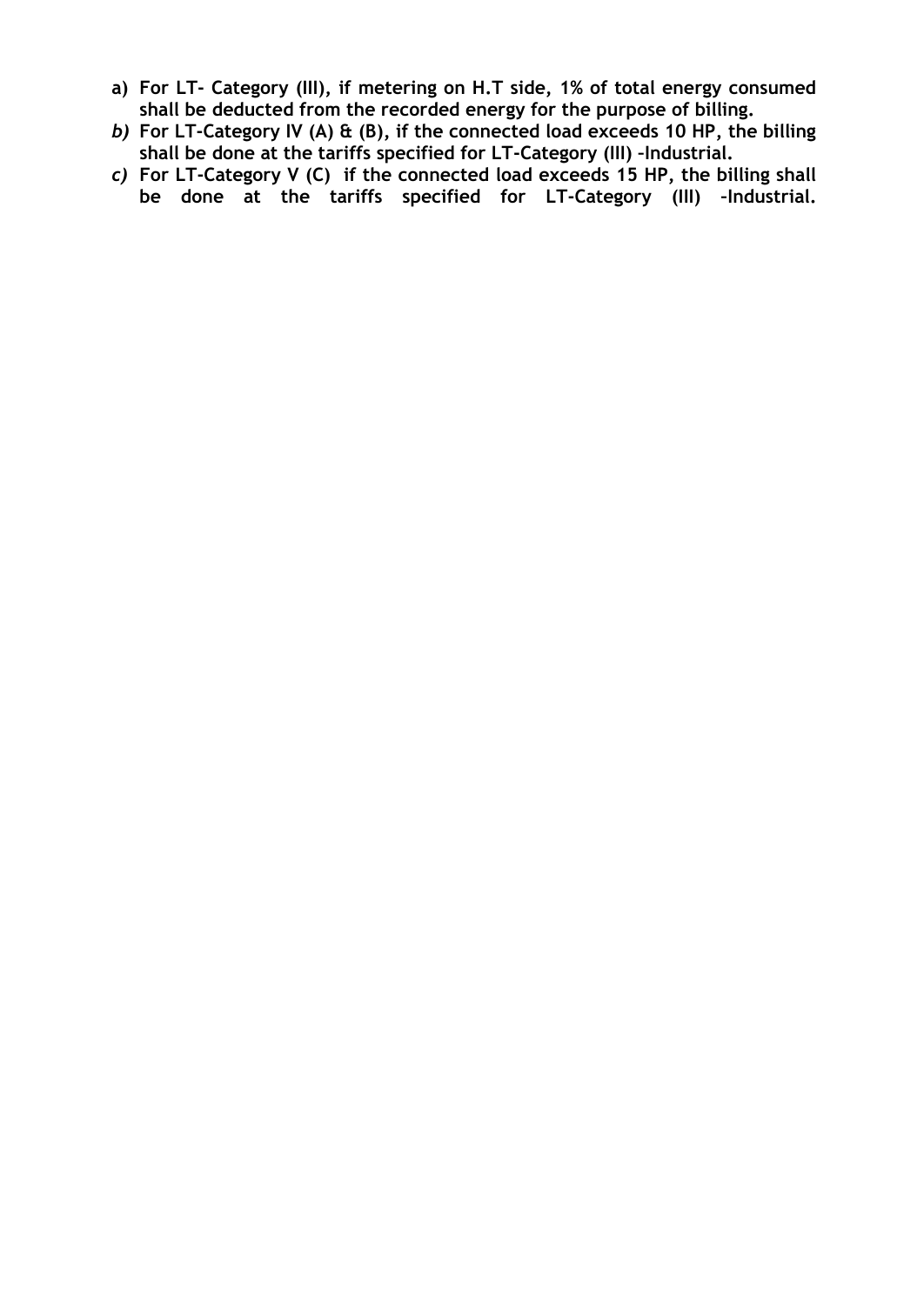## *TERMS AND CONDITIONS*

 Fuel Surcharge Adjustment (FSA) is applicable in accordance with the provisions of the Electricity Act, 2003.

• The Tariffs are exclusive of Electricity duty payable as per the provisions of AP Electricity Duty Act.

#### **a) Voltage Surcharge**

H.T. consumers who are now getting supply at voltage different from the declared voltages and who want to continue taking supply at the same voltage will be charged as per the rates indicated below:

| SI.            | Contracted                                                       | Voltage at   | Voltage at  |                | Rates % extra over |
|----------------|------------------------------------------------------------------|--------------|-------------|----------------|--------------------|
| No.            | Demand with                                                      | which Supply | which       |                | the normal rates   |
|                | Licensee and                                                     | should be    | consumer is | <b>Demand</b>  | <b>Energy</b>      |
|                | other                                                            | availed      | availing    | <b>Charges</b> | <b>Charges</b>     |
|                | <b>Sources</b>                                                   | $(in$ kV $)$ | supply (in  |                |                    |
|                | (in kVA)                                                         |              | kV)         |                |                    |
|                | (A) For HT Consumers availing supply through common feeders      |              |             |                |                    |
|                | 1501 to 5000                                                     | 33           |             | 12%            | 10%                |
| $\overline{2}$ | Above 5000                                                       | 132 or 220   | 66 or Below | 12%            | 10%                |
|                | (B) For HT Consumers availing supply through independent feeders |              |             |                |                    |
|                | 2501 to 10000                                                    | 33           |             | 12%            | 10%                |
| $\mathcal{P}$  | <b>Above 10000</b>                                               | 132 or 220   | 66 or Below | 12%            | 10%                |

*Note:* 

*In case of consumers who are having supply arrangements from one or more sources, the RMD or CMD with the Licensee and other sources, whichever is higher, shall be the basis for levying voltage surcharge.*

#### **b) Additional charges for exceeding Contracted Demand**

in case, in any month the Recorded Maximum Demand (RMD) of the consumer exceeds his Contracted Demand with the Licensee, the consumer shall pay the following charges on excess demand recorded and on the entire energy consumed.

Provided further this clause shall not apply to a consumer who is attracted with voltage surcharge as per clause (a) above.

| <b>RMD over CMD</b>                                                   | <b>Demand Charges</b>                                 | <b>Energy Charges</b> |  |  |
|-----------------------------------------------------------------------|-------------------------------------------------------|-----------------------|--|--|
|                                                                       | on Excess Demand                                      | on full Energy        |  |  |
| 100 to 120 %                                                          | 2 times of                                            | Normal                |  |  |
|                                                                       | normal charge                                         |                       |  |  |
| Above 120 % and                                                       | 2 times of                                            | 1.15 times of         |  |  |
| up to 200 %                                                           | normal charge                                         | normal charge         |  |  |
| More than 200%                                                        | 2 times of                                            | 1.20 times of         |  |  |
|                                                                       | normal charge                                         | normal charge         |  |  |
| In case of Category-HT-V (Railway Traction), the energy charges shall |                                                       |                       |  |  |
| be computed at 1.05 times of normal charges on the entire             |                                                       |                       |  |  |
|                                                                       | consumption, if RMD exceeds 120% of Contracted Demand |                       |  |  |

**c) Minimum Charges**

| <b>Category No. Name of Category</b> | Rates for the year 2015-16 |
|--------------------------------------|----------------------------|
| LT categories                        |                            |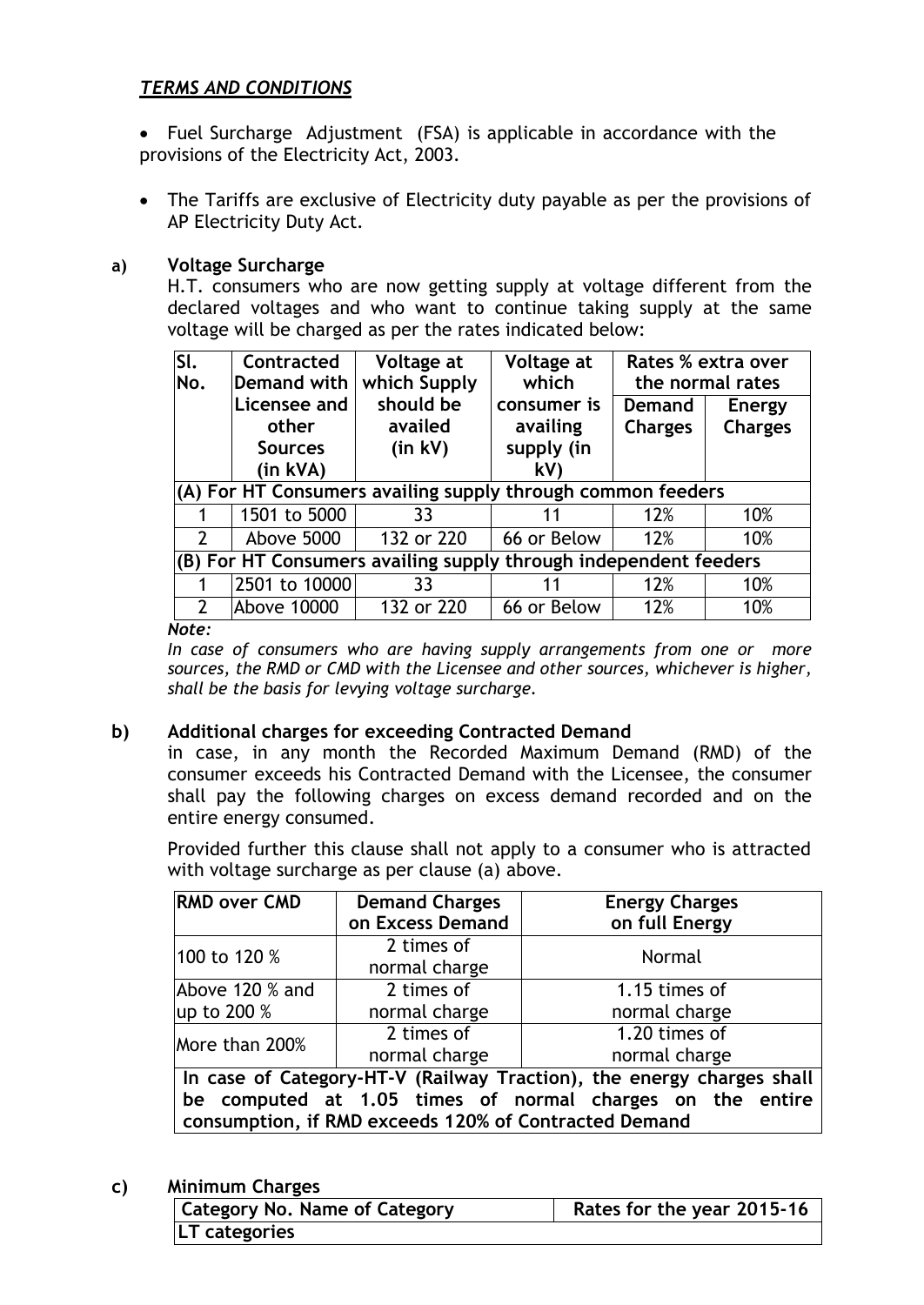| <b>Category No. Name of Category</b> |                             |                                                | Rates for the year 2015-16                                          |                                                              |  |
|--------------------------------------|-----------------------------|------------------------------------------------|---------------------------------------------------------------------|--------------------------------------------------------------|--|
|                                      |                             |                                                | Contracted load of 1000 watts and below                             |                                                              |  |
| I(A)                                 |                             | <b>Single Phase</b>                            |                                                                     | Rs.25/Month                                                  |  |
| Domestic                             |                             | Contracted load of above 1000 watts            |                                                                     |                                                              |  |
| I(B)                                 |                             | <b>Single Phase</b>                            |                                                                     | Rs.50/Month                                                  |  |
|                                      |                             | <b>Three Phase</b>                             |                                                                     | Rs.150/Month                                                 |  |
| $II(A) \mathsf{E}(B)$                | Non-                        | <b>Single Phase</b>                            |                                                                     | Rs.65/Month                                                  |  |
|                                      | domestic/                   | <b>Three Phase</b>                             |                                                                     | Rs.200/Month                                                 |  |
| II(G)                                | Commercial                  | Advertisement                                  |                                                                     | Rs.300/Month                                                 |  |
|                                      |                             | <b>Hoardings</b>                               |                                                                     |                                                              |  |
|                                      |                             | Panchayats                                     |                                                                     | Rs.2/Point/Month                                             |  |
| VI(A)                                | <b>Street</b>               | Municipalities                                 |                                                                     |                                                              |  |
|                                      | Lighting                    | and                                            |                                                                     | Rs.6/Point/Month                                             |  |
|                                      |                             | Corporations                                   |                                                                     | Rs.50/Month                                                  |  |
| VII(A)                               | General                     | <b>Single Phase</b><br><b>Three Phase</b>      |                                                                     |                                                              |  |
|                                      | Purpose                     |                                                |                                                                     | Rs.150/Month<br>Rs.125/kW or part thereof of contracted load |  |
|                                      |                             |                                                |                                                                     | for first 30 days or part thereof and Rs.75 per              |  |
| VIII                                 | Temporary                   |                                                |                                                                     | kW or part thereof of contracted load for                    |  |
|                                      | Supply                      |                                                |                                                                     | every subsequent period of 15 days or part                   |  |
|                                      |                             | thereof.                                       |                                                                     |                                                              |  |
| <b>HT Categories</b>                 |                             |                                                |                                                                     |                                                              |  |
|                                      |                             |                                                |                                                                     | Billing demand shall be maximum demand                       |  |
|                                      |                             |                                                |                                                                     | recorded during the month<br>80%<br><b>or</b><br>0f          |  |
| <b>Billing demand</b>                |                             |                                                | demand whichever is<br>higher<br>contracted                         |                                                              |  |
|                                      |                             | except HT-VI (i.e. Township and Residential    |                                                                     |                                                              |  |
|                                      |                             | Colonies, for this category the billing demand |                                                                     |                                                              |  |
|                                      |                             |                                                |                                                                     | is Actual Demand Recorded)                                   |  |
|                                      | Minimum Energy Charges      |                                                |                                                                     |                                                              |  |
| I(A)                                 | Industry-General            |                                                | month                                                               | 50 kVAh/kVA of billing demand per                            |  |
|                                      |                             |                                                |                                                                     |                                                              |  |
|                                      |                             |                                                | Maximum Demand or Average Actual<br>Demand whichever is higher. The |                                                              |  |
| I(B)                                 | <b>Ferro Alloy Units</b>    |                                                | energy falling short of 6701 kVAh                                   |                                                              |  |
|                                      |                             |                                                | per kVA per annum will be billed as                                 |                                                              |  |
|                                      |                             |                                                | deemed consumption                                                  |                                                              |  |
|                                      |                             |                                                | 25 kVAh/kVA of billing demand per                                   |                                                              |  |
| Ш                                    | <b>Others</b>               |                                                | month                                                               |                                                              |  |
| Ш                                    | Airports, Bus Stations &    |                                                |                                                                     | 50 kVAh/kVA of billing demand                                |  |
|                                      | <b>Railway Stations</b>     |                                                | per month                                                           |                                                              |  |
| ۷                                    | <b>Railway Traction</b>     |                                                |                                                                     | 32 kVAh /kVA of Contracted                                   |  |
|                                      |                             |                                                |                                                                     | demand/ month                                                |  |
|                                      | Townships and               |                                                |                                                                     | Billing demand shall be<br>Actual                            |  |
| VI                                   | <b>Residential Colonies</b> |                                                |                                                                     | Recorded demand. 25 Units/kVA of                             |  |
|                                      |                             |                                                |                                                                     | contracted demand/ month                                     |  |

# **d) Customer Charges**

| <b>Consumer Category</b>    | Rs./month |
|-----------------------------|-----------|
| $LT-I(A)$ & $I(B)$ Domestic |           |
| 0 - 50                      |           |
| $51 - 100$                  |           |
| $101 - 200$                 |           |
| $201 - 300$                 |           |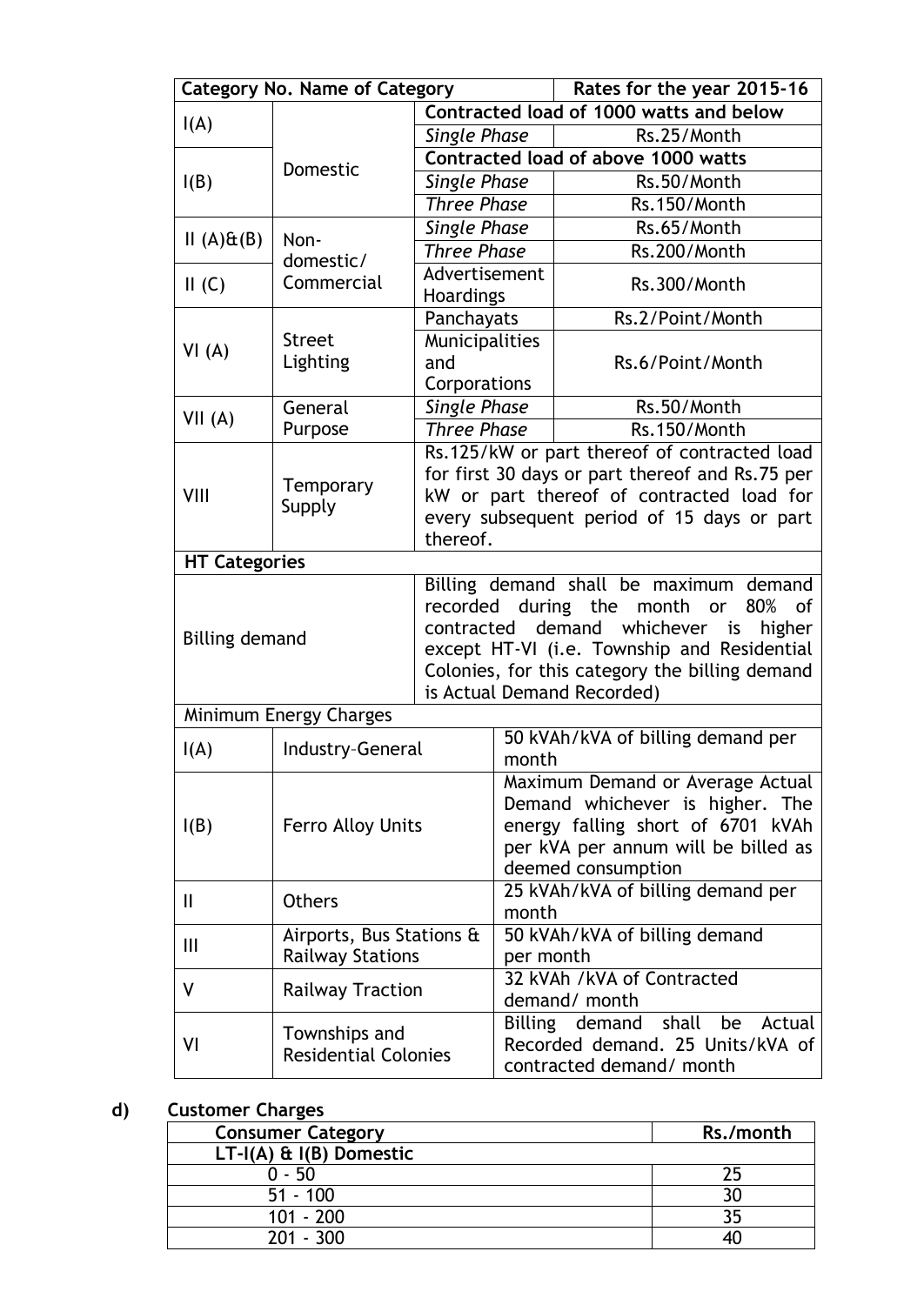| >300                                     | 45   |
|------------------------------------------|------|
| LT-II(A) & II(B) Non-Domestic/Commercial |      |
| $0 - 50$                                 | 30   |
| $51 - 100$                               | 35   |
| >100                                     | 40   |
| LT-II(C) Advertisement Hoardings         | 45   |
| LT-III Industry upto 20 HP               | 50   |
| LT-III Industry 21 - 50 HP               | 200  |
| LT-III Industry 51 - 100 HP              | 750  |
| LT-VII General Purpose                   | 40   |
| LT-VIII Temporary Supply                 | 40   |
| All other LT categories                  | 30   |
| HT consumer categories upto 33 kV        | 1125 |
| HT consumer categories above 33 kV       | 2250 |

## **f) Delayed Payment Surcharge (DPS)**

### **LT category:**

a. In case of LT- I(A), LT-I(B), LT-II(A) and LT-IV, if payment is made after due date, the consumers are liable to pay, Delayed Payment Surcharge (DPS) per month on the bill amount at the rates given in table below.

| $LT - I(A)$                                  | Rs.10/month |
|----------------------------------------------|-------------|
| $LT-I(B)$ , LT II (A) with a contracted load | Rs.25/month |
| up to 1 kW, LT-IV                            |             |

b. In case of LT II (A)(having contracted load more than 1 kW), **LT-II(B), LT- II( C), LT- III, LT- VI and LT-VII, t**he Licensee shall levy Delayed Payment Surcharge (DPS) on the bill amount at the rate of 5 paise/Rs.100/day calculated from the due date mentioned on the bill, up to the date of payment or Rs.150 whichever is higher. In case of grant of installments, the Licensees shall levy interest at the rate of 18% per annum on the outstanding amounts compounded annually and the two (DPS and Interest) shall not be levied at the same time.

## **HT category:**

c. The Licensees shall charge the Delayed Payment Surcharge (DPS) per month on the bill amount at the rate of 5 paise/Rs.100/day or Rs.550 whichever is higher. In case of grant of installments, the Licensee shall levy interest at the rate of 18% per annum on the outstanding amounts, compounded annually and the two shall not be levied at the same time.

| i) Low Tension Services.  |              |
|---------------------------|--------------|
| $LT - I(A)$               | <b>Rs.25</b> |
| For all other LT services |              |
| <b>Overhead Services</b>  | <b>Rs.75</b> |
| U.G. Services             | Rs.200       |
| ii) High Tension Services |              |
| 11 kV                     | Rs.1000      |
| 33 kV                     | Rs.2000      |
| 132 kV & Above            | Rs.3000      |

## **h) Reconnection Charges**